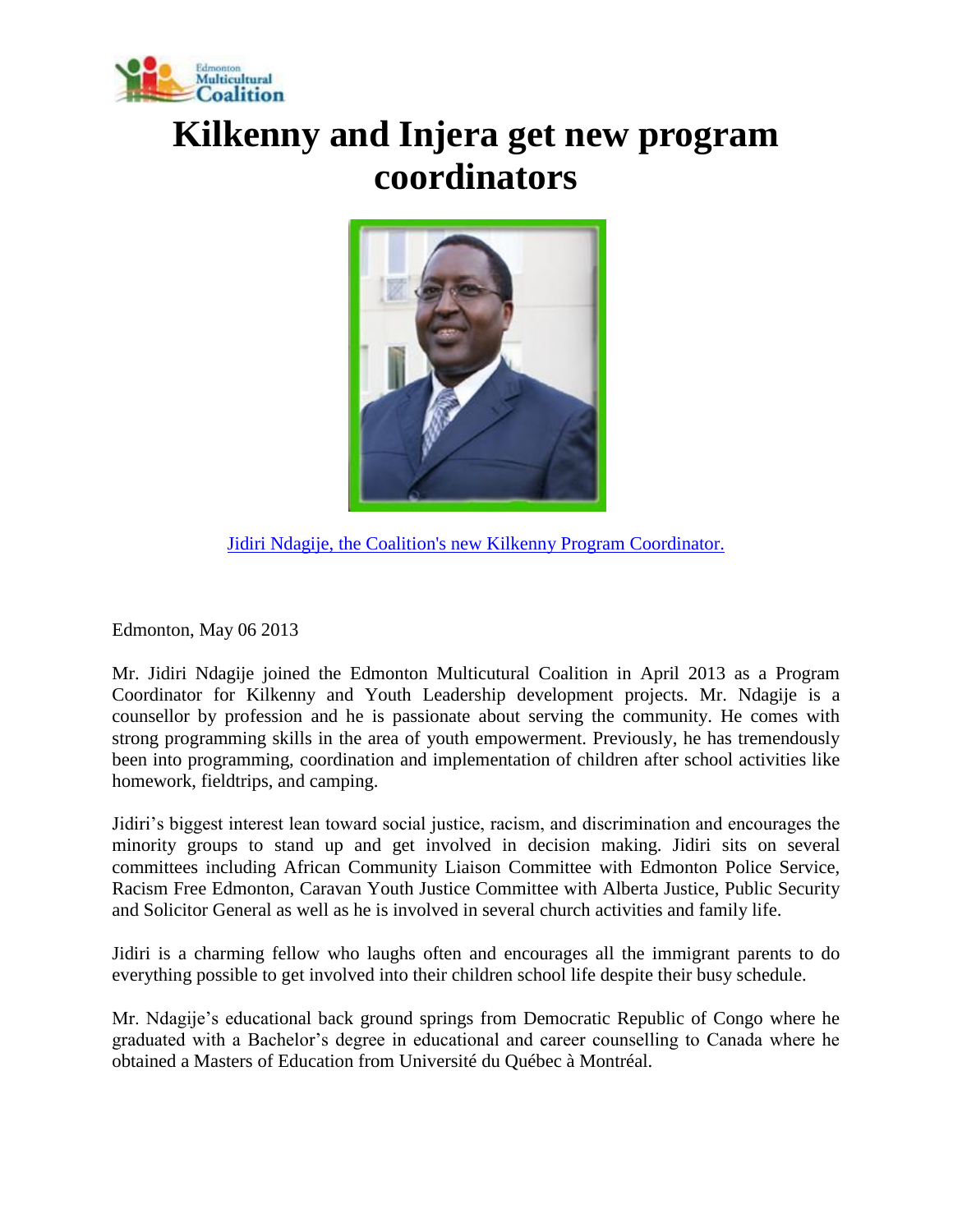

Meanwhile, Jidiri is also a teacher, he taught in Rwanda before immigrating to Canada 16 years ago. Jidiri is married and a father of two lovely teenage children.



[Sanjaya Dhakal, the new program coordinator for Injera](http://www.emcoalition.ca/wp-content/uploads/2013/05/Sanjaya.jpg)

Sanjaya Dhakal joined the Edmonton Multicutural Coalition last month as a Program Coordinator for Injera project.

Sanjaya had worked as a primary care practitioner for five years and has always been passionate in promotion of preventive measures that result positively in long-term impact for healthier lives. He worked with community-based organizations, policy makers, foundations, associations and government agencies in Nepal engaging in education/training, design and implement policy, technology, research, and data analysis initiatives in low-income and resource limited settings.